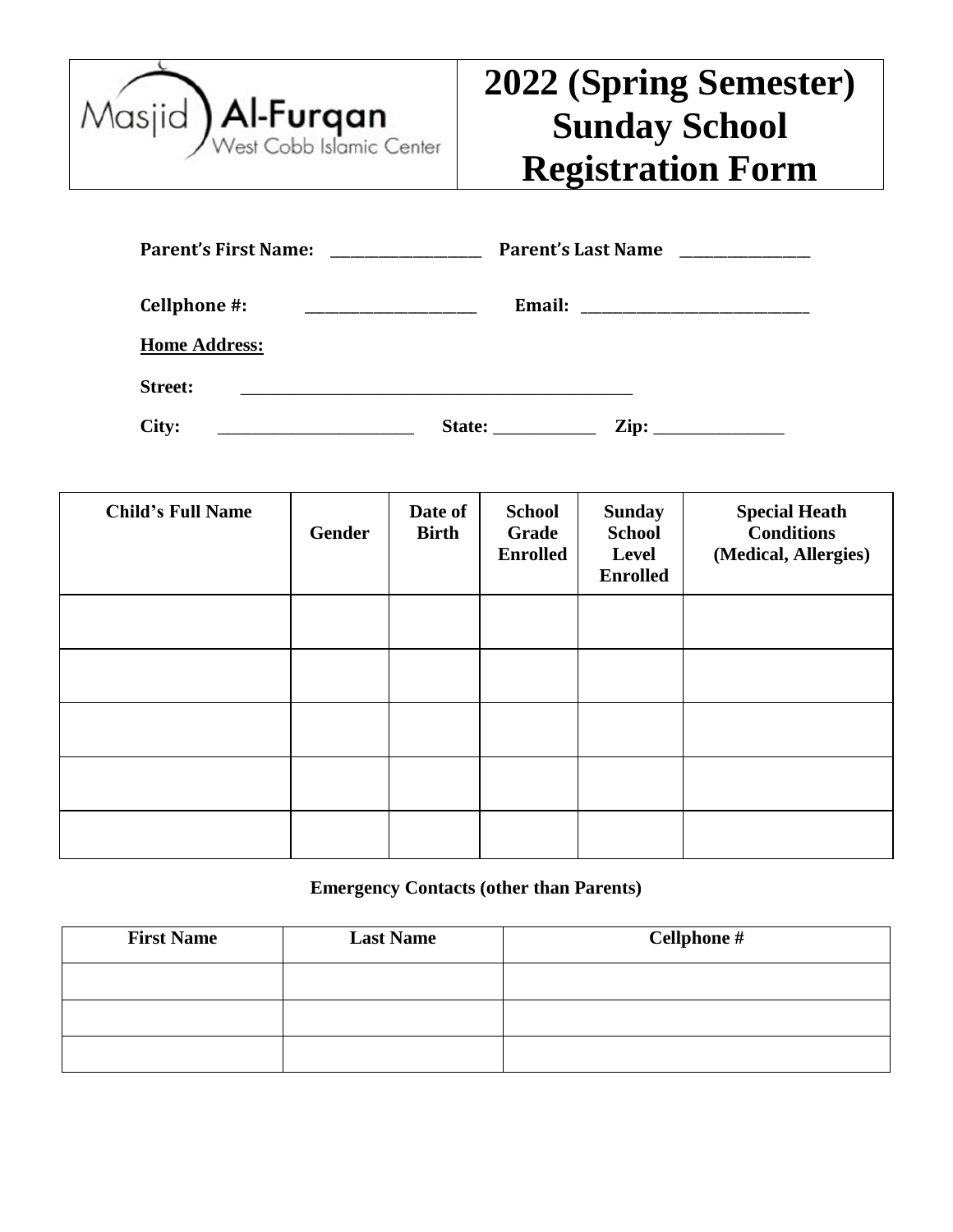#### **(3) EMERGENCY MEDICAL CARE:**

I/We authorize WCIC Sunday School staff or designated agents to secure Emergency Medical Care for my child(ren) when we cannot be reached at the time of emergency. I/We will be responsible for the medical charges incurred. I understand that my child(ren) may be transferred to a nearby emergency facility by public safety officers or staff of WCIC Sunday School.

| Parent/Guardian Signature                     | Date                               |
|-----------------------------------------------|------------------------------------|
| (4) PERSONS AUTHORIZED TO PICK UP CHILD(REN): |                                    |
|                                               | $\frac{1}{2}$ . Phone number:      |
|                                               | Phone number:                      |
| $\begin{array}{c} 3. \end{array}$             | Phone number: ___________________. |
|                                               |                                    |

Parent/Guardian Signature Date

## **(5) TUITION AGREEMENT:**

I/We hereby register each child listed below for the level indicated. I agree to pay all sums as follows:

Tuition …………….. \$199 per child/ per semester Books………………. \$25.00 per child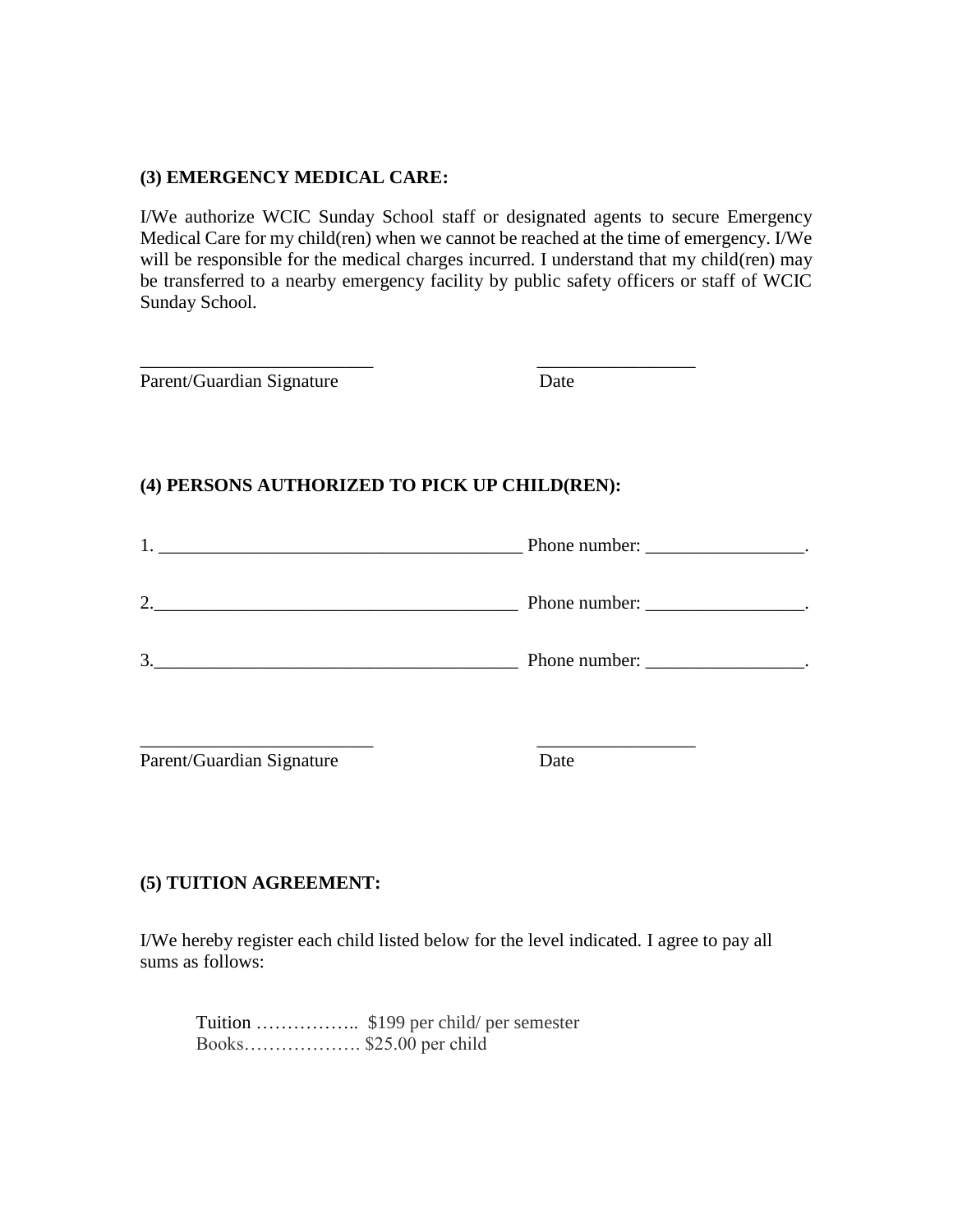I authorize WCIC-Sunday School to initiate either an electronic debit or to create and process a demand draft against my bank/credit card account on or after start date for the amount mentioned in step b. I acknowledge that the original ACH transactions to my account must comply with the provisioning of the United States law. This authorization remains in effect for the school year 2022;

| a. |  |  |  | Charge the whole amount at one transaction. |  |
|----|--|--|--|---------------------------------------------|--|
|----|--|--|--|---------------------------------------------|--|

b. \_\_\_\_\_\_ Charge 2 equal payments for 2 months (starting at registration).

My credit/debit card info:

| Name on Credit/Debit Card: |  |
|----------------------------|--|
| Credit/Debit Card #        |  |

Expiration Date: \_\_\_\_\_\_\_\_\_\_\_\_\_\_\_\_\_\_ CVN (3 digit on back) # \_\_\_\_\_\_\_\_\_\_\_

Billing Address: \_\_\_\_\_\_\_\_\_\_\_\_\_\_\_\_\_\_\_\_\_\_\_\_\_\_\_\_\_\_\_\_\_\_\_\_\_\_\_\_\_\_\_\_\_\_\_\_\_\_

□ Donation for School (Optional): Amount: \_\_\_\_\_\_\_\_\_\_\_.

 $\Box$  I wish to sponsor (Optional): \_\_\_\_\_\_\_ one child \_\_\_\_\_\_\_two children \_\_\_\_\_\_\_\_

\_\_\_\_\_\_\_\_\_\_\_\_\_\_\_\_\_\_\_\_\_\_\_\_\_\_\_\_\_\_\_\_\_\_\_\_\_\_\_\_\_\_\_\_\_\_\_\_\_\_\_\_

 $\mathcal{L}_\text{max}$  , and the set of the set of the set of the set of the set of the set of the set of the set of the set of Cardholder's Signature Date

\_\_\_\_\_\_\_\_\_\_\_\_\_\_\_\_\_\_\_\_\_\_\_\_\_ \_\_\_\_\_\_\_\_\_\_\_\_\_\_\_\_\_\_\_\_\_ Parent/Guardian Signature Date